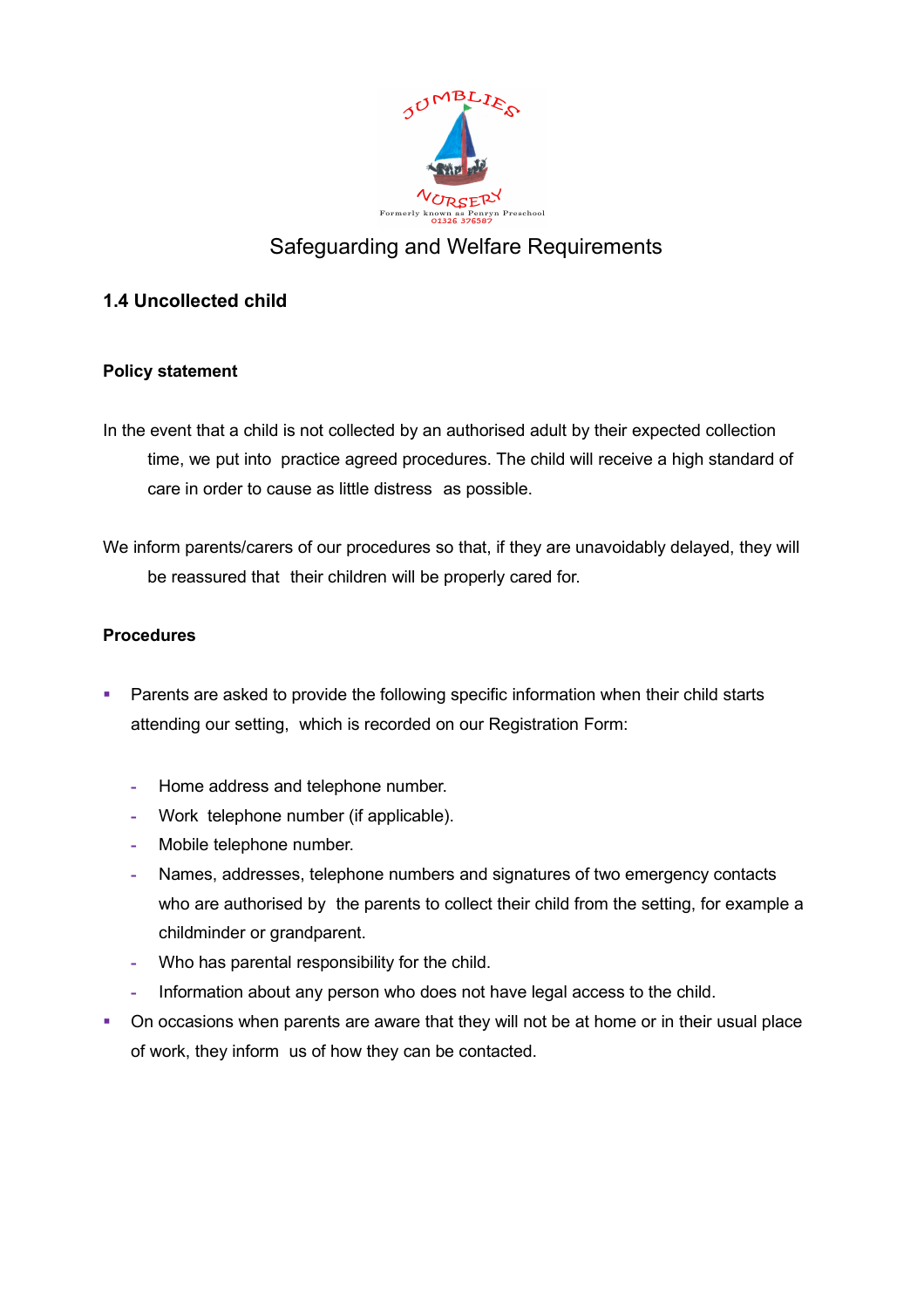- On occasions when parents, or the persons normally authorised to collect the child, are not able to collect the child, they provide us with details of the name and a password of the person who will be collecting their child. We agree with parents how to verify the identity of the person who is to collect their child ie by password.
- Parents are informed that if they are not able to collect the child as planned, they must inform us so that we can begin to take back-up measures. Our contact telephone number is [01326-376587].
- If a child is not collected at their expected collection time, we follow the procedures below:
	- **-** The child's file is checked for any information about changes to the normal collection routines.
	- **-** If no information is available, parents/carers are contacted at home or at work.
	- **-** If this is unsuccessful, the adults who are authorised by the parents to collect their child and whose telephone numbers are recorded on the Registration Form - are contacted.
	- **-** All reasonable attempts are made to contact the parents or nominated carers.
	- **-** The child does not leave the premises with anyone other than those named on the Registration Form or in their file.
	- **-** If no-one collects the child within one hour of their expected collection time and there is no-one who can be contacted to collect the child, we apply the procedures for uncollected children.
	- **-** We contact the local authority children's social care team:
	- **-** Or the out of hours duty officer (where applicable):
	- **-**
	- **-** The child stays at the setting in the care of two of our fully-vetted members of staff, one of whom will be our manager or deputy manager or room leader until the child is safely collected either by the parents or by a social care worker.
	- **-** Social care will aim to find the parent or relative. If they are unable to do so, the child will become looked after by the local authority.